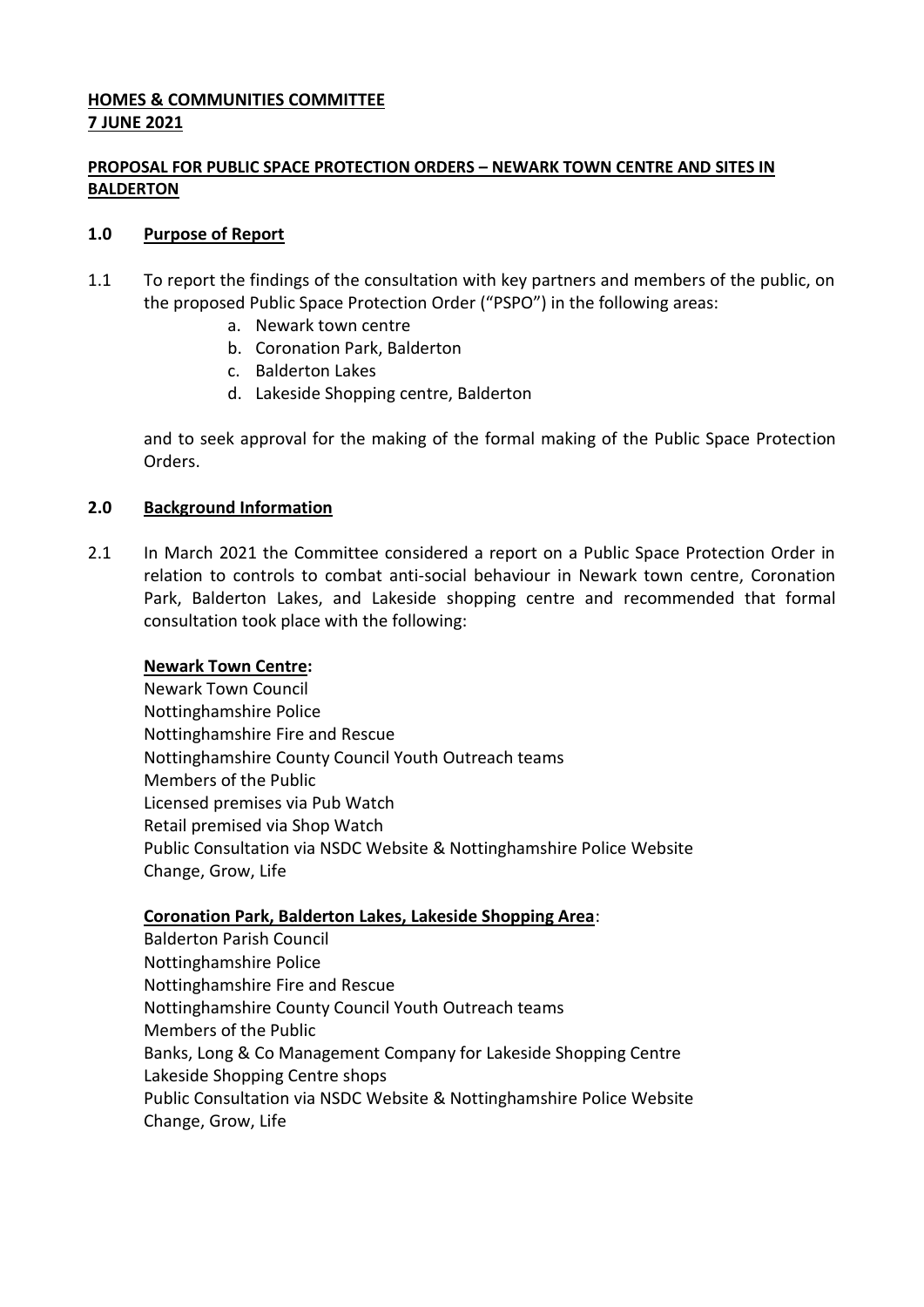### 3.0 **Introduction**

- 3.1 The consultation has been carried out in accordance with Government guidance and has considered if the geographical area and specific controls enforced under the proposed PSPOs are necessary and appropriate.
- 3.2 The consultation took varying forms; partnership agencies (Nottinghamshire Police, Nottinghamshire Fire & Rescue Service, Newark Town Council, Balderton Parish Council, Nottinghamshire County Council youth outreach teams, and Change, Grow, Live) were provided with questionnaires.
- 3.3 The public proposal took place by way of displaying the proposed PSPO on the council's website, on the "Have Your Say" webpage.
- 3.4 Retail premises in the town centre and Lakeside shopping centre were visited by council officers and provided with questionnaires.
- 3.5 Internal teams have been consulted, i.e. Environmental Services, along with Ward Members for each of the four proposed areas. Consultation has also taken place via Pub Watch and Shop Watch (retail premises) members.
- 3.6 Responses have been received and are set out in a summary document attached as Appendix One.
- 3.7 All the respondents are supportive if the proposals to introduce a PSPO at the locations set out. IN relation to all the proposed areas the police make the comment that 'This dispersal power will allow officers to disperse those who are likely to engage in ASB and prevent issues before they take place'.
- 3.8 There have been some suggested amendments to the boundary of the Newark town centre area. Both of the areas suggested have not been subject to ASB and it would be difficult to justify their inclusion. In addition to this the proposed PSPO are currently matches that of the alcohol PSPO and changes to the boundary could lead to confusion.

### **4.0 Proposals**

- 4.1 Due to the history of anti-social behaviour in Newark town centre and specific areas of Balderton, it is proposed that Public Space Protection Orders be considered for Newark town centre, Coronation Park, Balderton Lakes, and Lakeside Shopping Centre.
- 4.2 The terms of the PSPO being:

*If a police officer, police community support officer, or authorised officer of the council has reasonable grounds to suspect that the behaviour of the person in the location has contributed or is likely to contribute to members of the public in the area being alarmed, harassed or distressed, they can direct the person to,* 

- *(a) Leave the location, or part of the location, and*
- *(b) Not to return to the location, or part of the location, for the period specified in the direction ("the exclusion period")*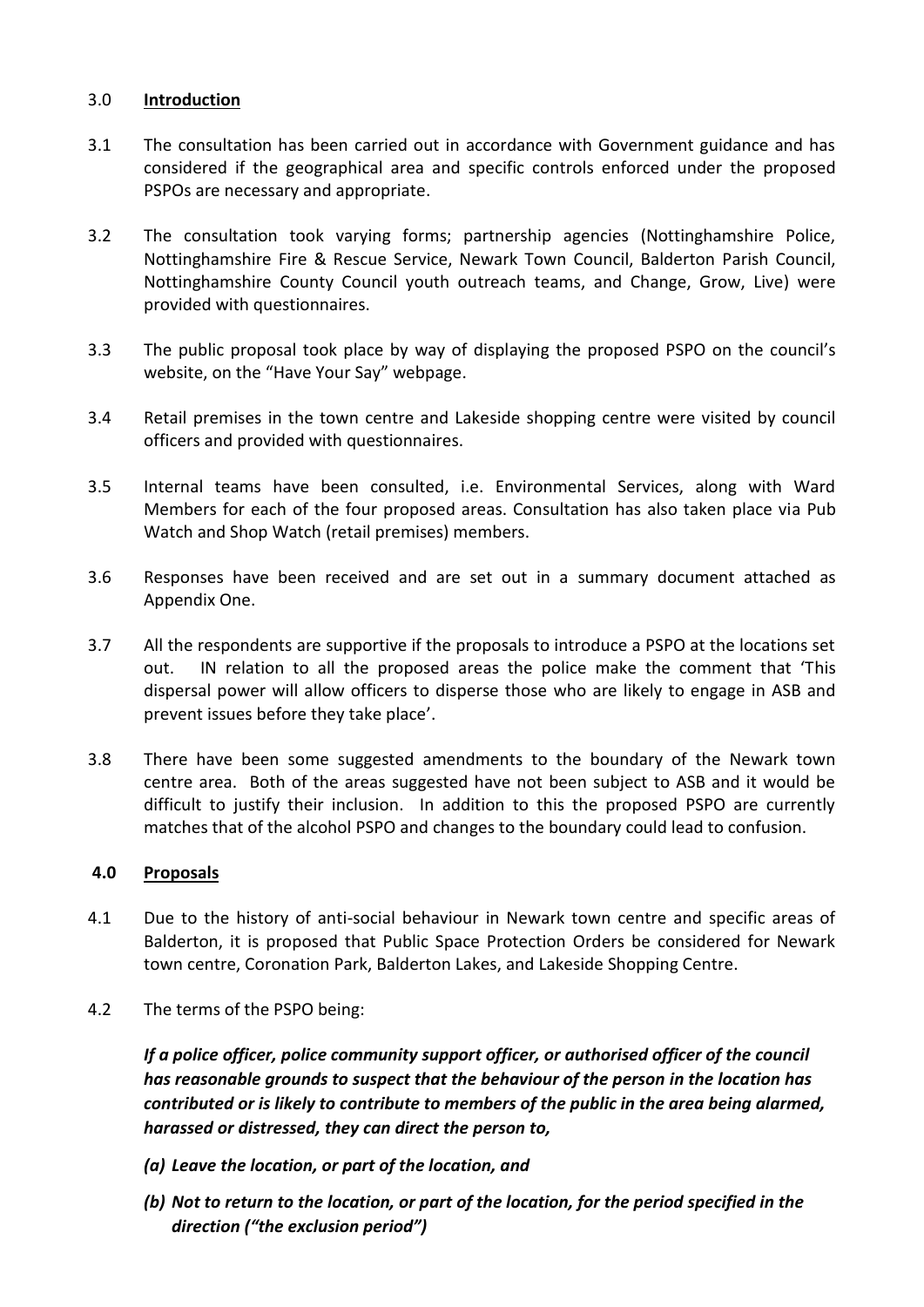### *The exclusion period must not exceed 48 hours and must*

- *a) Be given in writing, unless that is not reasonably practicable*
- *b) Must specify the area to which it relates*

# *c) May impose requirements as to the time by which the person must leave the area and the manner in which the person must do so (including the routes)*

- 4.3 Maps showing the proposed areas of the PSPOs are attached; the area defined as Newark town centre is outlined in red in Appendix Two, Balderton Lakes, Coronation Park and Lakeside shopping centre are outlined in red in Appendix Three. These indicate the extent of the proposed PSPO areas.
- 4.4 It is proposed that the areas of the PSPO for Newark Town centre matches exactly that which is already included within the PSPO for alcohol controls.
- 4.5 Failure to comply with the PSPO is an offence. It is proposed that the fixed penalty level or all Public Space Protection Orders is set at £100.00 reduced to £75.00 if made within 14 days. This aligns the penalty level with that of similar environmental and ASB offences.
- 4.6 It is proposed that the enforcement of PSPO's will be carried out by Authorised officers of the council and police.

### **Equalities Implications**

- 5.1 The introduction of a PSPO should not have any impacts on any protected characteristic groups. The consultation has not raised any equality issues.
- 5.2 Any enforcement of the PSPO will be undertaken in line with the Councils Corporate Enforcement Policy.

### **6.0 Digital Implications**

- 6.1 None from This report
- **7.0 Financial Implications** (FIN21-22/5874)
- 7.1 The PSPO will be required to be advertised once it is made. The existing budget will be used for this purpose.
- 7.2 Signage setting out the controls in place will need to be distributed across each area. Existing budgets will be used for this.
- 7.3 PSPOs can be enforced by the use of fixed penalty notices. It is not anticipated that any significant income will be generated by this activity.

#### **8.0 Community Plan – Alignment to Objectives**

8.1 The objectives that this report is relevant to, they are: